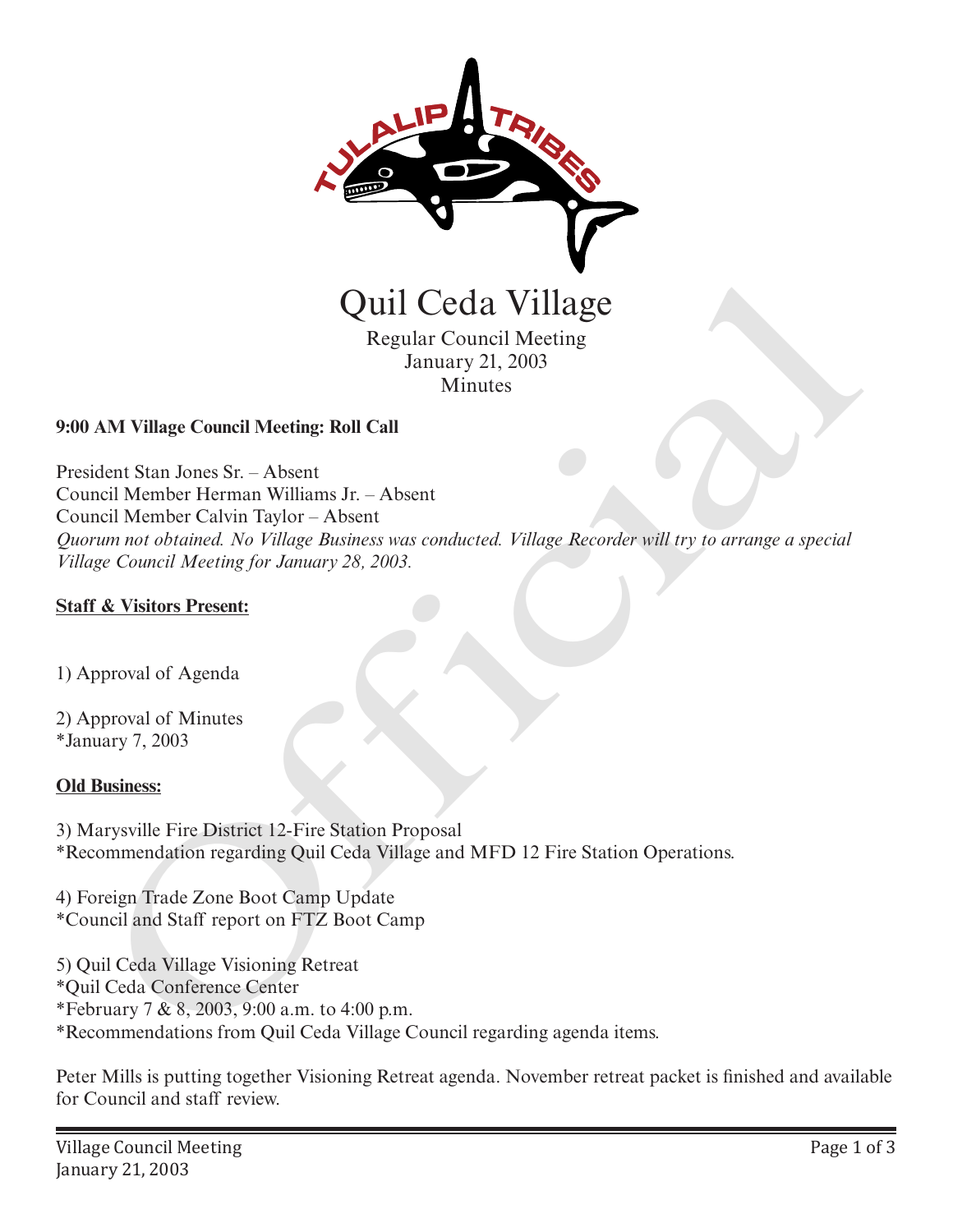## **New Business:**

6) 116th Street I-5 Overpass widening project.

\*FYI-Staff will bring a resolution to the Tulalip Board of Directors asking for a three year set aside of funds to cover the costs. TTT will likely fund this project due to accelerated time frame and state/federal funds being unavailable within the stated time frame.

7) Quil Ceda Place Retail Center Parking Lot lighting \*Recommendation from Neil Green, Tulalip Casino Facilities Director

8) Quil Ceda Place Retail Center

A) Tenant parking behind the Retail Center. Tenant/employee parking is no longer feasible behind the Retail Center. Village Council needs to designate parking for tenant and employee parking. To the data Passe lestaat Center Parking Loringthare (Figure Lession Practice)<br>The commendation from Neil Green, Tulatip Casino Facilities Director<br>8) Quil Ceda Place Retail Center<br>8) Quil Ceda Place Retail Center<br>8) Trans

B) Need for additional garbage dumpster and cardboard recycling containers and location. (Existing site not adequate for volume)

C) Tenant phone service. Due to contract with Verizon, tenant phone bills are included with TTT phone bills and are being paid with tribal funds. A system to bill tenants is not in place.

9) Community Transit Route 222 \*Locate new transit stop 50' near side of Wal-Mart driveway.

10) Quil Ceda Village Budget Amendments A) Quil Ceda Village (I) Landscaping services for Retail Center

(II) Village Pool Car

(III) Utilities Start-Up Costs; Maintenance Manual; Consultants

B) Business Park (I) Increase Consultant for Architectural/Surveying services.

C) Government Affairs (I) Salary & Benefits for 4th legislative Policy Analyst position (II) Policy Analyst Pool Car

11) Quil Ceda Village General Manager Salary